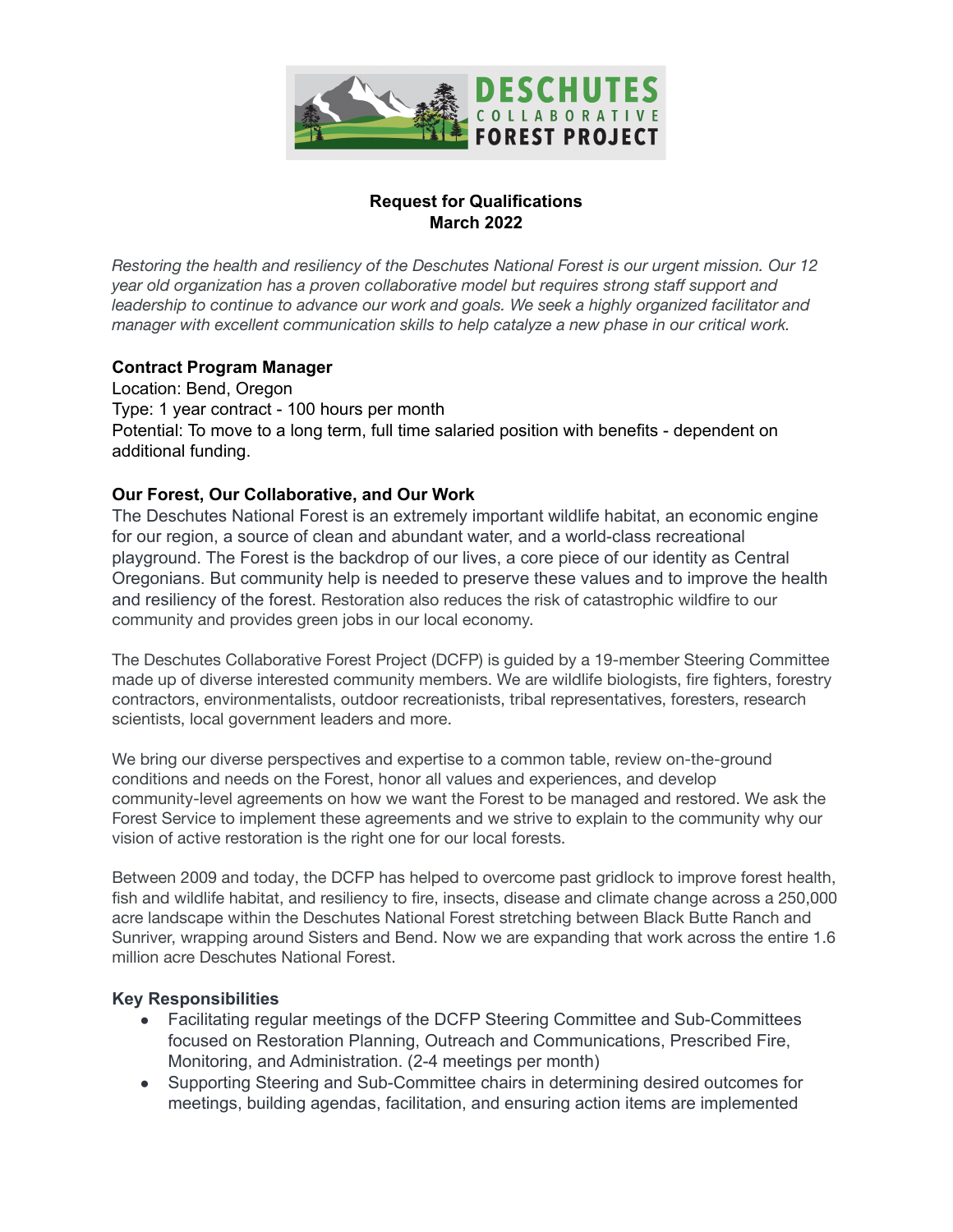

- Organizing and coordinating field trips, science workshops, monitoring activities, research activities, and community presentations necessary to advance the DCFP's work
- Ensuring consistent communication between and among the DCFP and all Steering Committee and Sub-Committee members - through email and Google Workspace docs on meeting invites, agendas, minutes, project updates, and other relevant information
- Act as the primary liaison between the DCFP and the Forest Service ensuring the DCFP is receiving essential information for deliberations and supporting the agency in implementing restoration consistent with DCFP agreements and recommendations
- Lead a review and update of the DCFP Strategic Plan and help the DCFP reorganize to implement the resulting priorities.
- Oversight and support of Outreach, Monitoring, Administrative or other contracted staff to the DCFP to ensure Steering and Sub-Committee goals are being accomplished
- Management of the DCFP budget and grants with the support of a bookkeeper and other staff at our fiscal sponsor, the Central Oregon Forest Stewardship Foundation.
- Ideally, the Program Manager will also be able to build relationships with funders and assist with proposal development.

# **Desired Qualifications**

- Passion for the mission of the DCFP and ability to exemplify our mission and values
- Demonstrated ability to facilitate dialog with diverse people representing a broad spectrum of interests – leading stakeholders through complex, respectful, and proactive deliberation to agreements and decisions
- Exceptional organizational and prioritization skills; detail and solution oriented.
- Excellent verbal and written communication skills at both the organizational and community levels
- Proven ability to foster consensus among diverse interests to solve problems and deliver outcomes.
- Knowledge of federal forest management, ecological restoration principles and processes, and collaborative problem solving in the public sector.
- Self-motivated and innovative
- Experience with grant writing, major donor fundraising, and financial management is a plus.

# **Submitting Qualifications**

Interested candidates should email a resume and cover letter outlining their interest in the position, qualifications to serve as the Program Manager, and contract hourly rates by or before April 11, 2022 to: [staff@cofsf.org](mailto:staff@cofsf.org).